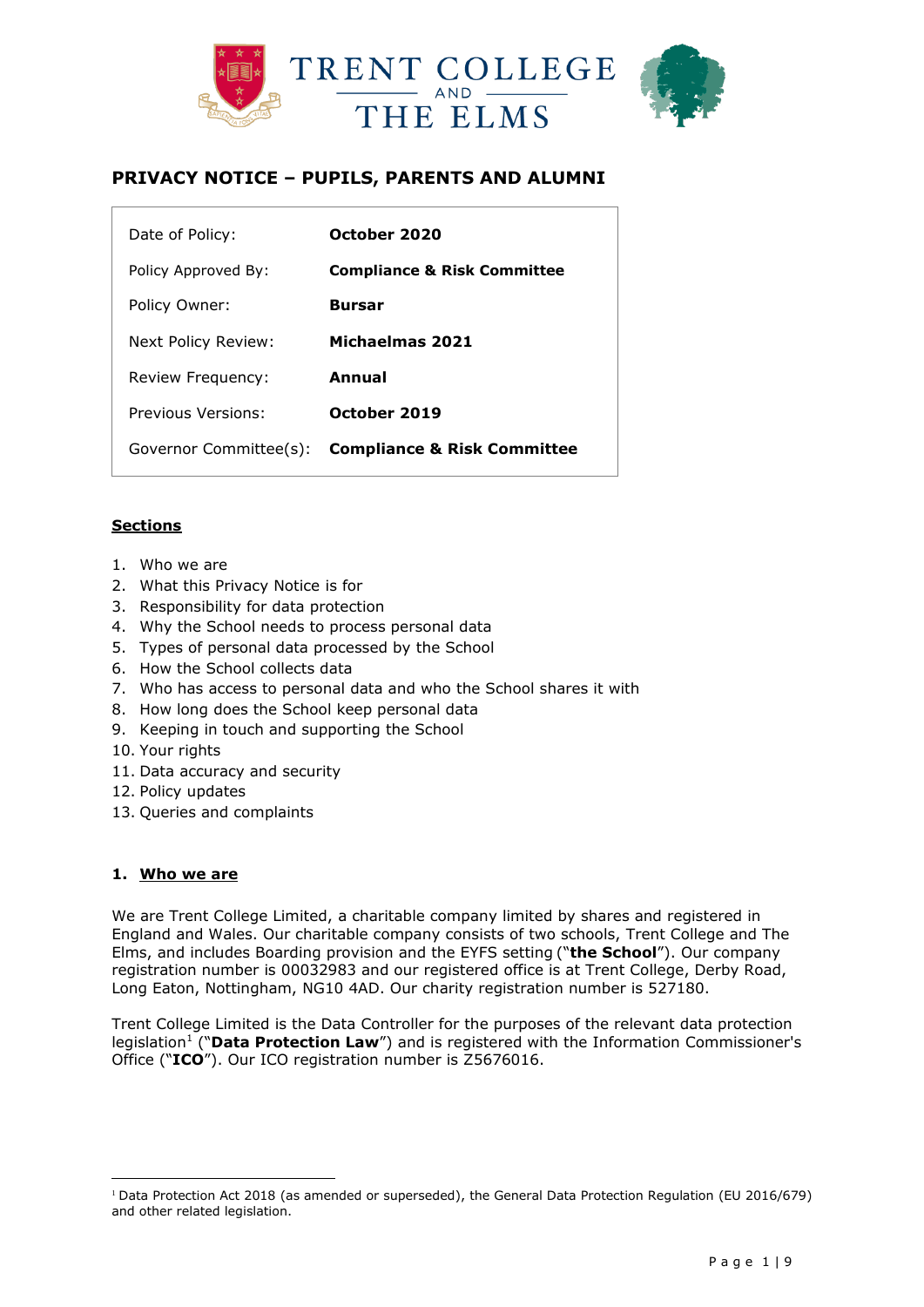## **2. What this Privacy Notice is for**

This Privacy Notice is intended to provide information about how the School will use or process personal data about individuals including:

- Pupils, who the School define as current and prospective pupils ("**Pupils**");
- Parents, who the School define as parents or those with parental responsibility for current and prospective pupils ("**Parents**"); and
- Alumni, who the School define as former pupils (Old Tridents) and their parents or those with parental responsibility, former staff, former governors and Friends of Trent ("**Alumni**").

Collectively, the School refers to Pupils, Parents, Alumni, Staff and Governors as the School community.

This information is provided because Data Protection Law gives individuals rights to understand how their data is used. Pupils, Parents and Alumni are all encouraged to read this Privacy Notice and understand the School's obligations to its entire community.

This Privacy Notice applies alongside any other information the School may provide about a particular use of personal data, for example when collecting data via an online or paper form.

This Privacy Notice also applies in addition to the School's other relevant terms and conditions and policies, including (but not limited to):

- any contract between the School and Parents;
- the School's Photographs & Images of Children Policy;
- the School's CCTV Policy;
- the School's Retention of Records Policy;
- the School's Child Protection and Safeguarding Policy, Anti-Bullying and Health & Safety Policy, including as to how concerns or incidents are reported or recorded;
- the School's IT policies, including its Data Protection Policy, Data Security Policy, E-Safety Policy, Mobile Phone & Personal Devices Policy, and Acceptable Use of Technology Policy – Pupils; and
- the School's Fundraising & Development Policy.

Anyone who may be employed or engaged by the School to work for it in any capacity, as well as prospective applicants for roles, including academic and other staff, contractors, itinerant teachers, casual workers, temps, volunteers and governors ("**Staff**") should also be aware of and comply with the School's Privacy Notice – Staff and Governors, and the School's Data Protection Policy, which provide further information about how the School uses Staff personal data and how Staff handle personal data respectively.

## **3. Responsibility for data protection**

The School has appointed the Bursar as Privacy Compliance Lead, who will deal with all your requests and enquiries concerning the School's uses of your personal data (see section 10 on Your Rights below) and endeavour to ensure that all personal data is processed in compliance with this Privacy Notice and Data Protection Law.

Should an individual wish to contact the Privacy Compliance Lead, please use the contact details provided in section 13 below.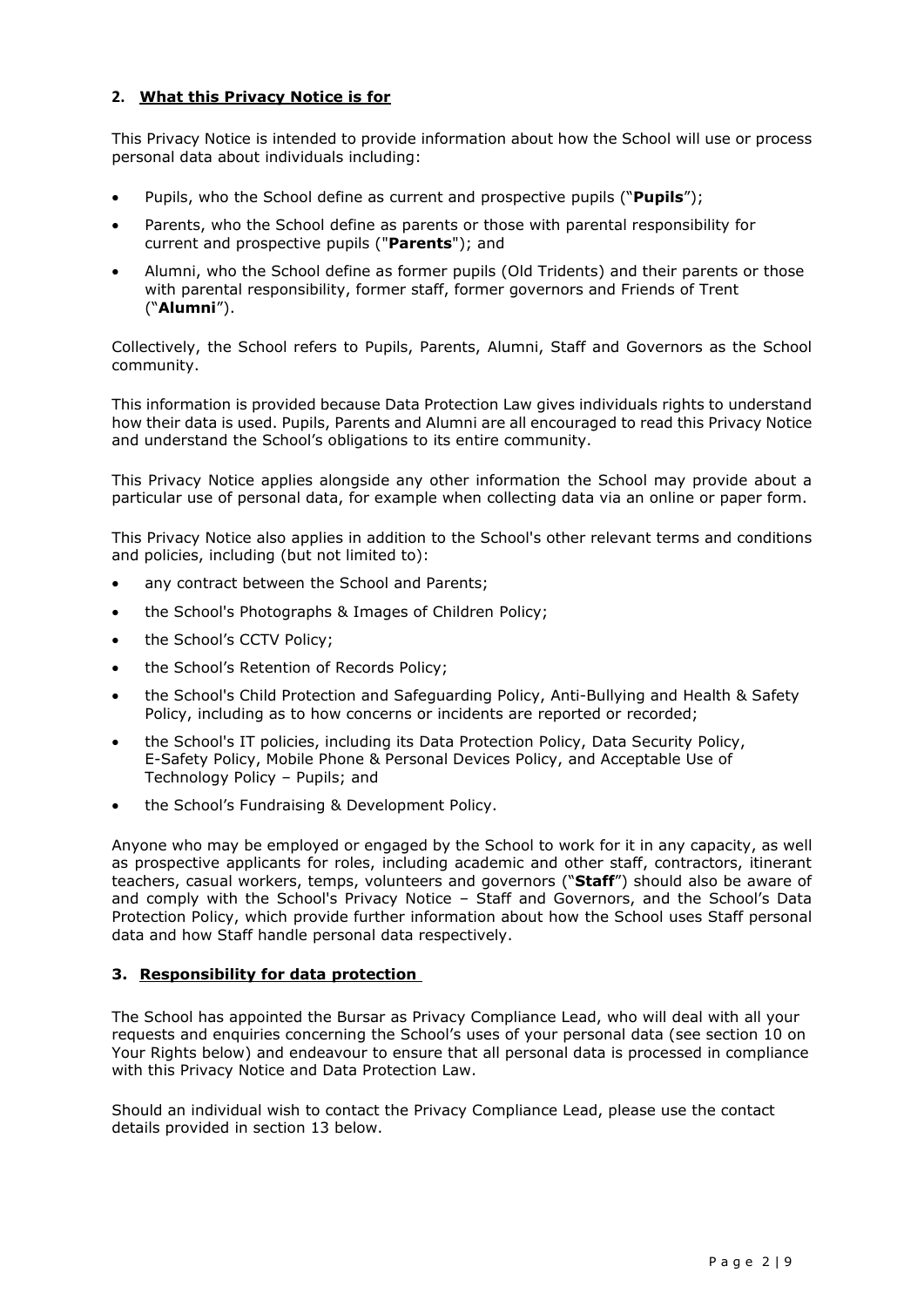### **4. Why the School needs to process personal data**

In order to carry out its ordinary duties to Pupils, Parents, Alumni and the wider school community, the School needs to process a wide range of personal data about individuals (including Pupils, Parents or Alumni) as part of its daily operation.

The School relies on different legal bases for processing the personal data of Pupils, Parents and Alumni.

## **4.1.Contract**

The School will process personal data where it is necessary for the School to fulfil its rights or obligations under a contract to which Pupils, Parents or Alumni are a party, or in order for the School to take steps necessary to enter into a contract or other engagement with Pupils, Parents or Alumni.

#### **4.2.Legitimate interests**

The School will process personal data where it is necessary for the School's legitimate interests, or the legitimate interests of another, provided that these are not outweighed by the impact on individuals, and provided it does not involve special or sensitive types of data.

The School expects that the following uses will fall within that category of its (or its community's) legitimate interests:

- for the purposes of Pupil selection (and to confirm the identity of Pupils and their Parents);
- to provide education services, including musical education, physical training or spiritual development, career services, and extra-curricular activities to Pupils, and monitoring Pupils' progress and educational needs;
- to maintain relationships with Pupils, Parents and the wider School community;
- to maintain relationships with Alumni (including communication by post regarding direct marketing or fundraising activity);
- for the purposes of donor due diligence, and to confirm the identity of prospective donors and their background and relevant interests;
- for the purposes of management planning and forecasting, research and statistical analysis, including that imposed or provided for by law (such as tax, diversity or gender pay gap analysis);
- to enable relevant authorities to monitor the School's performance and to intervene or assist with incidents as appropriate;
- to give and receive information and references about Pupils, Parents and Alumni, including relating to outstanding fees or payment history, to/from any educational institution that the Pupil attended or where it is proposed they attend; and to provide references to potential employers of Pupils and Alumni;
- to enable Pupils to take part in national or other assessments, and to publish the results of public examinations or other achievements of Pupils of the School;
- to safeguard Pupils' welfare and provide appropriate pastoral care;
- to monitor (as appropriate) use of the School's IT and communications systems in accordance with the School's Acceptable Use of Technology Policy - Pupils;
- to make use of photographs and images of Pupils where it is considered unlikely to cause any negative impact on the Pupil, in accordance with the School's Photographs & Images of Children Policy, including:
	- $\circ$  for administrative purposes in the course of the ordinary running of the School (for example identification and security); and
	- $\circ$  to celebrate and promote the work, activities and achievements of the Pupil and the School via: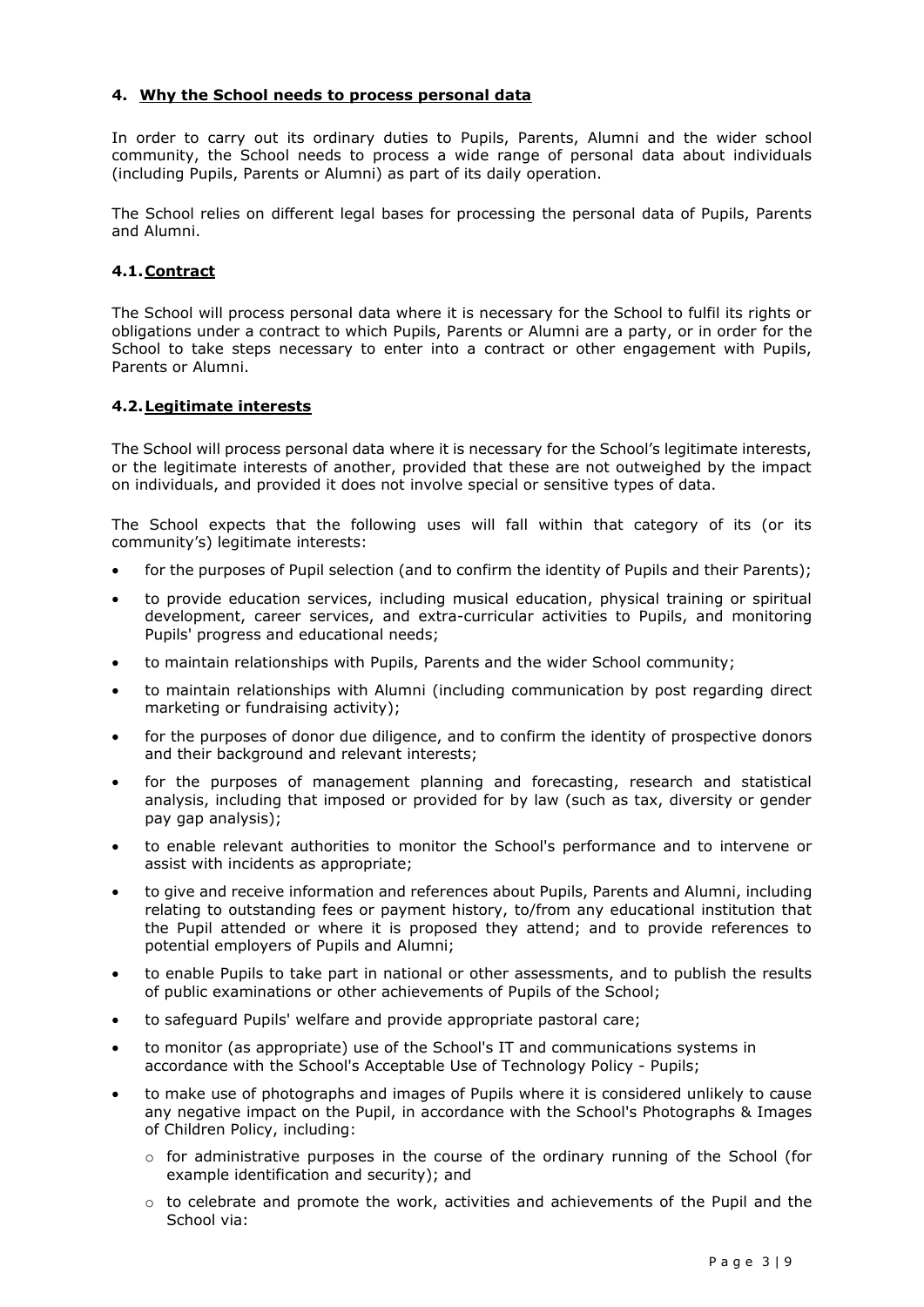- **EX internal School communication channels (for example the School's notice boards,** displays, intranet, Parent Portal and Parentmail); and
- external School publications and publicly-accessible media channels (for example the School's prospectus, newsletters, website, social media, press releases and other printed materials).
- for security purposes, including CCTV, in accordance with the School's CCTV Policy;
- to carry out or cooperate with any school or external complaints, disciplinary or investigation process; and
- where otherwise reasonably necessary for the School's purposes, including to obtain appropriate professional advice and insurance for the School.

## **4.3.Legal obligation**

The School will process personal data where it is necessary for the School to comply with the law (not including contractual obligations).

#### **4.4.Consent**

The School will process personal data where the individual has given clear consent for a specific purpose. The School expects that the following uses fall within the consent category:

- to make use of photographs and images of Pupils in School advertising campaigns (for example adverts on television, billboards and in published magazines) where the Pupil is prominently featured (but not usually when the Pupil is included as part of a larger group or team shot); and
- for the purposes of electronic communication (most notably email and text message) with Alumni regarding direct marketing or fundraising activity.
- for the processing of certain special categories of personal data.

## **4.5.Special category data & criminal offence data**

The School may on occasion need to process special categories of personal data (concerning health, race or ethnic origin, political or religious beliefs, biometrics, sex life or sexual orientation) or criminal records information (such as when carrying out DBS checks) in accordance with rights or duties imposed on it by law, including as regards safeguarding, or from time to time by explicit consent where required. These reasons will include:

- to safeguard Pupils' welfare and provide appropriate pastoral (and where necessary, medical) care, and to take appropriate action in the event of an emergency, incident or accident, including by disclosing details of an individual's medical condition or other relevant information where it is in the individual's interests to do so, for example for medical advice, for social protection, safeguarding, and cooperation with police or social services, for insurance purposes or to caterers or organisers of school trips who need to be made aware of dietary or medical needs;
- to provide educational services in the context of any special educational needs ("**SEN**") of a Pupil;
- to provide spiritual education in the context of any religious beliefs;
- in connection with employment of its staff, for example DBS checks, welfare, union membership or pension plans;
- to run any of its systems that operate on biometric data, for example for pupil identification;
- as part of any school or external complaints, disciplinary or investigation process that involves such data, for example if there are SEN, health or safeguarding elements; or
- for legal and regulatory purposes (for example child protection, diversity monitoring and health and safety) and to comply with its legal obligations and duties of care.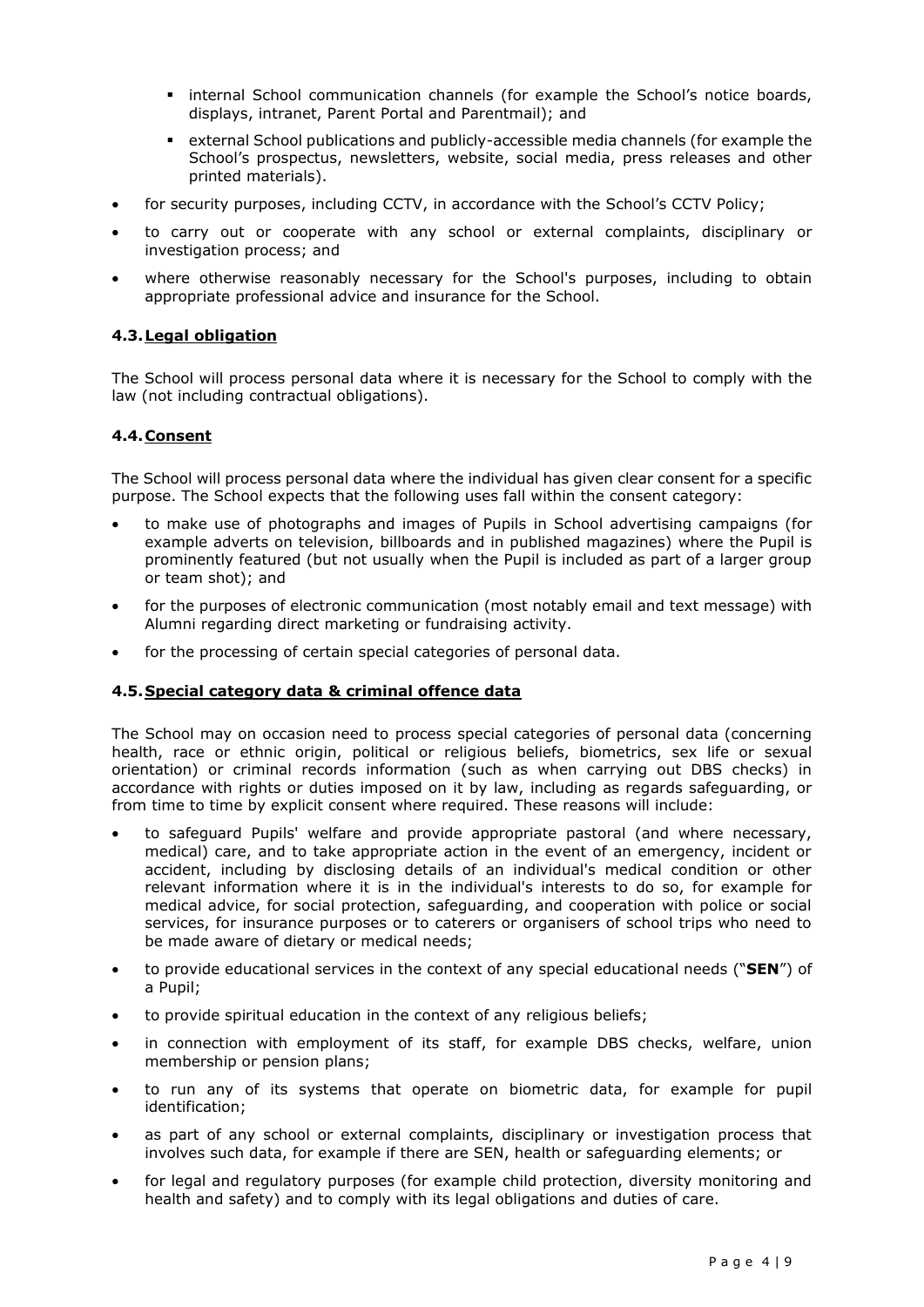## **5. Types of personal data processed by the School**

This will include by way of example:

- names, addresses, telephone numbers, e-mail addresses and other contact details;
- car details (about those who use our car parking facilities);
- bank details and other financial information, for example about Parents who pay fees to the School;
- Pupils' academic, disciplinary, admissions and attendance records (including information about any special needs), and examination scripts and marks;
- information about individuals' health and welfare (where appropriate), and contact details for their next of kin;
- references given or received by the School about Pupils, and relevant information provided by previous educational establishments and/or other professionals or organisations working with Pupils;
- correspondence with and concerning Pupils, Parents and Alumni; and
- photographs and images of Pupils (and occasionally other individuals) engaging in school activities, and images captured by the School's CCTV system, in accordance with the School's Photographs & Images of Children Policy and CCTV Policy;

## **6. How the School collects data**

Generally, the School receives personal data from the individual directly (including, in the case of Pupils, from their Parents). This may be via a form, or simply in the ordinary course of interaction or communication (such as email or written assessments).

However in some cases personal data will be supplied by third parties (for example another school, or other professionals or authorities working with that individual); or collected from publicly available resources.

## **7. Who has access to personal data and who the School shares it with**

Occasionally, the School may need to share personal information relating to its community with third parties, such as:

- professional advisers (for example solicitors, insurers, PR advisers and accountants);
- service providers (for example IT software providers, healthcare provider, trip providers and photographers);
- government authorities (for example HMRC, DfE, police or the local authority);
- examination boards;
- Stage 3 complaints panels, which will include panel members who are independent of the running and management of the school; and
- appropriate regulatory bodies (for example the Teaching Regulation Agency, [Independent](https://www.isi.net/)  [Schools Inspectorate,](https://www.isi.net/) Ofsted, Charity Commission or the Information Commissioner).

For the most part, personal data collected by the School will remain within the School, and will be processed by appropriate individuals only in accordance with access protocols (on a 'need to know' basis). Particularly strict rules of access apply in the context of:

- medical records; and
- pastoral or safeguarding files.

However, a certain amount of any SEN Pupil's relevant information will need to be provided to staff more widely in the context of providing the necessary care and education that the Pupil requires.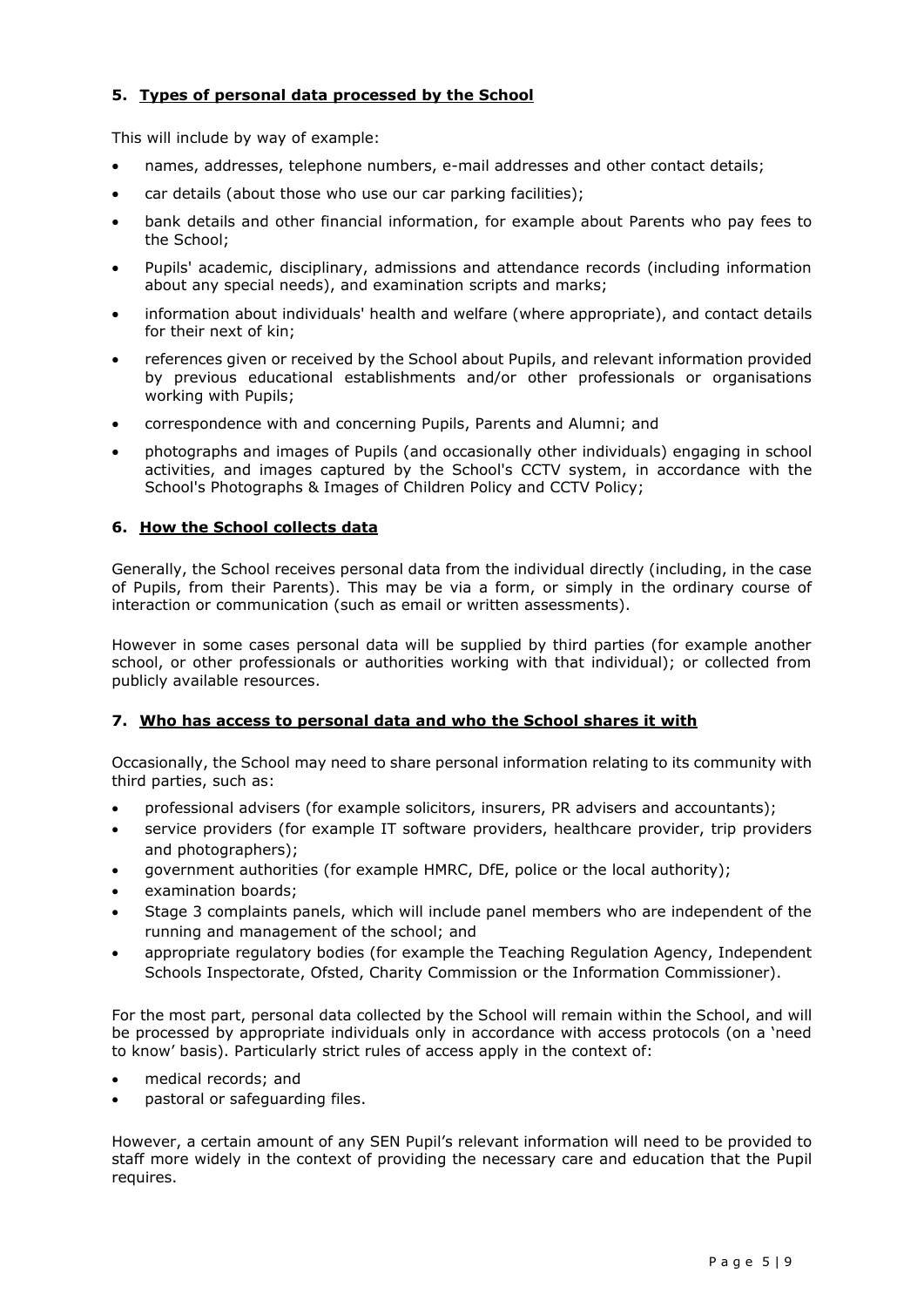Pupils and Parents are reminded that the School is under duties imposed by law and statutory guidance (including Keeping Children Safe in Education) to record or report incidents and concerns that arise or are reported to it, in some cases regardless of whether they are proven, if they meet a certain threshold of seriousness in their nature or regularity. This is likely to include file notes on safeguarding files, and in some cases referrals to relevant authorities such as the Local Authority Designated Office (called the "LADO") or police. For further information about this, please view the School's Child Protection and Safeguarding Policy.

Finally, in accordance with Data Protection Law, some of the School's processing activity is carried out on its behalf by third parties, such as IT systems, web developers or cloud storage providers. This is always subject to assurances that personal data will be kept securely and only in accordance with the School's specific directions.

### **8. How long does the School keep personal data**

The School will retain personal data securely and only in line with how long it is necessary to keep for a legitimate and lawful reason in accordance with the School's Retention of Records Policy. Individual Pupil records, for example, may be retained up until the Pupil is 25 years of age, however, incident reports and safeguarding files will need to be kept much longer, in accordance with specific legal requirements<sup>2</sup>.

If you have any specific queries about how the School's Retention of Records Policy is applied, or wish to request that personal data that you no longer believe to be relevant is considered for erasure, please contact the Privacy Compliance Lead using the contact details provided in section 13 below. However, please bear in mind that the School will often have lawful and necessary reasons to hold on to some personal data even following such request**.**

A limited and reasonable amount of information will be kept for archiving purposes, and even where you have requested that the School no longer keep in touch with you, the School will need to keep a record of the fact in order to fulfil your wishes (called a "suppression record").

## **9. Keeping in touch and supporting the School**

 $\overline{a}$ 

The School and/or any relevant other organisation may use the contact details of Parents, Alumni and other members of the School community to keep them updated about the School and Alumni news, events, fundraising, careers and networking opportunities. The School may also:

- share personal data about Pupils, Parents and/or Alumni, as appropriate, with organisations set up to help establish and maintain relationships with the School community, such as the Parents Association and OT Society;
- contact Parents and/or Alumni (including via the organisations above) by post and email in order to promote and raise funds for the School and, where appropriate, other worthy causes; and
- collect information from publicly available sources about the occupations and activities of Parents and Alumni, in order to maximise the School's fundraising potential (see also the School's Fundraising & Development Policy).

Should Pupils, Parents or Alumni wish to limit or object to any such use, or would like further information about them, please contact the Privacy Compliance Lead in writing using the contact details provided in section 13 below. Individuals always have the right to withdraw consent, where given, or otherwise object to direct marketing or fundraising. However, the School is nonetheless likely to retain some of your details (not least to ensure that no further communications are sent to that particular address, email or telephone number).

<sup>2</sup> In the light of the Independent Inquiry into Child Sexual Abuse ("**IICSA"**), former Chair Dame Lowell Goddard's forceful statements, and various high-profile safeguarding cases, there is a strong recommendation for long-term, lifetime or even indefinite keeping of full Pupil records related to incident reporting, and consideration that this also be extended to all Pupil and Staff files on a 'safety first' basis. As such, the School will not be deleting historic Pupil or Staff files, or any material potentially relevant for future cases, even if it has been held for long periods already, until such a point as the IICSA has concluded or further guidance has been provided.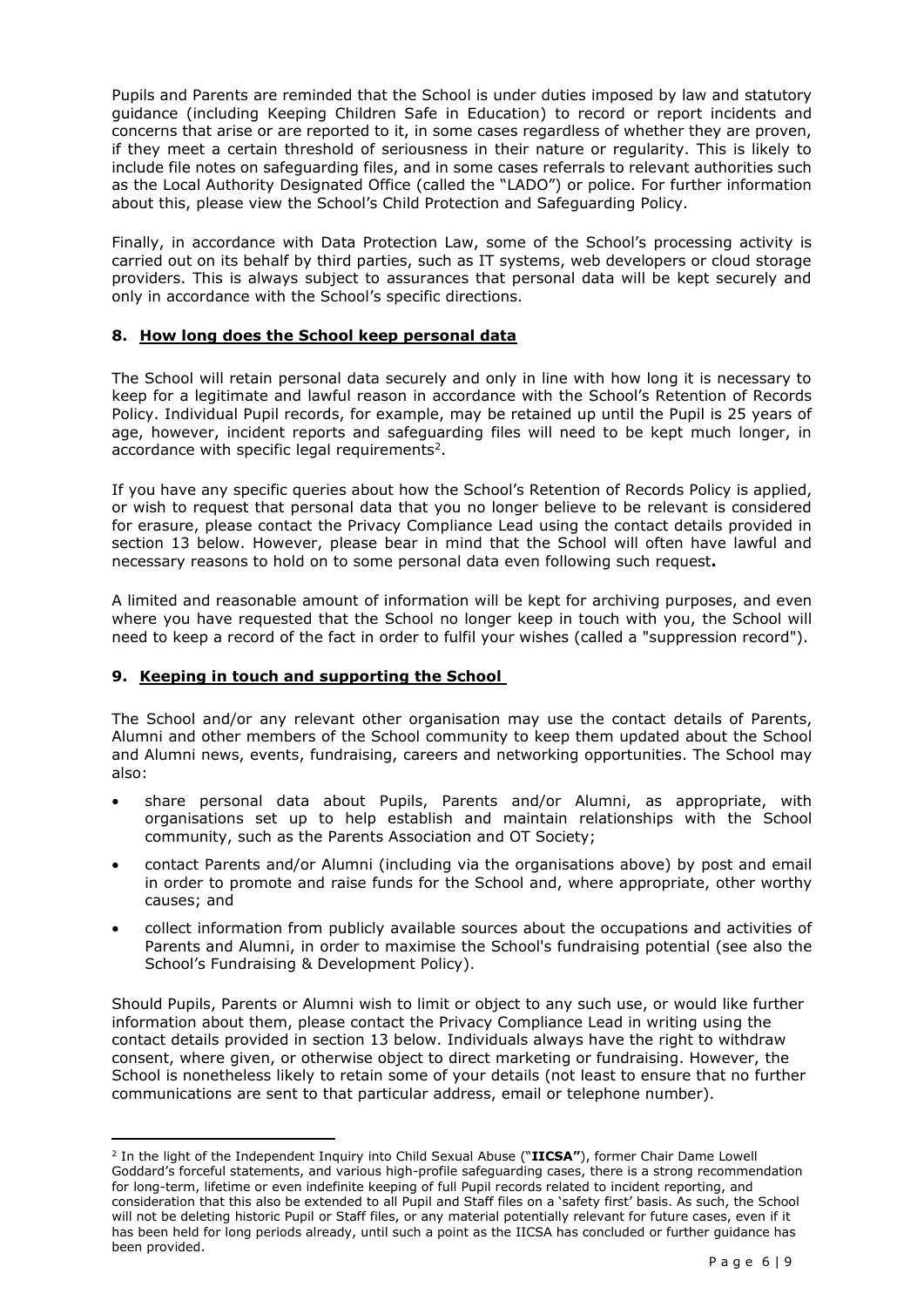## **10.Your rights**

#### **10.1.Right of access to personal data**

Individuals have various rights under Data Protection Law to access and understand personal data about them held by the School, and in some cases ask for it to be erased or amended or have it transferred to others, or for the School to stop processing it – but subject to certain exemptions and limitations.

Any individual wishing to access or amend their personal data, or wishing it to be transferred to another person or organisation, or who has some other objection to how their personal data is used, should put their request in writing to the Privacy Compliance Lead.

The School will endeavour to respond to any such written requests as soon as is reasonably practicable and in any event within statutory time-limits (which is within one month in the case of requests for access to information, but actually fulfilling more complex requests may take 1-2 months longer).

The School will be better able to respond quickly to smaller, targeted requests for information made during term time. If the request for information is manifestly excessive or similar to previous requests, the School may ask you to reconsider, or require a proportionate fee (but only where Data Protection Law allows it).

#### **10.2.Requests that cannot be fulfilled**

You should be aware that the right of access is limited to your own personal data, and certain data is exempt from the right of access. This will include information which identifies other individuals (and Parents need to be aware this may include their own children, in certain limited situations – please see further information below), or information which is subject to legal privilege (for example legal advice given to or sought by the School, or documents prepared in connection with a legal action).

The School is also not required to disclose any Pupil examination scripts (or other information consisting solely of Pupil test answers), provide examination or other test marks ahead of any ordinary publication, nor share any confidential reference given by the School itself for the purposes of the education, training or employment of any individual.

You may have heard of the "right to be forgotten". However, the School will sometimes have compelling reasons to refuse specific requests to amend, delete or stop processing your (or your child's) personal data: for example, a legal requirement, or where it falls within a legitimate interest identified in this Privacy Notice. All such requests will be considered on their own merits.

## **10.3.Pupil requests for their own personal data**

Pupils can make subject access requests for their own personal data, provided that, in the reasonable opinion of the School, they have sufficient maturity to understand the request they are making (see section 10.6 on Whose Rights? below). A Pupil of any age may ask a Parent or other representative to make a subject access request on his/her behalf.

Indeed, while a person with Parental responsibility will generally be entitled to make a subject access request on behalf of younger Pupils, the law still considers the information in question to be the child's. For older Pupils, the Parent making the request may need to evidence their child's authority for the specific request. Requests not considered in the child's best interests may sometimes be refused.

Pupils aged 13 and above are generally assumed to have this level of maturity, although this will depend on both the child and the personal data requested, including any relevant circumstances at home. Slightly younger children may however be sufficiently mature to have a say in this decision, depending on the child and the circumstances.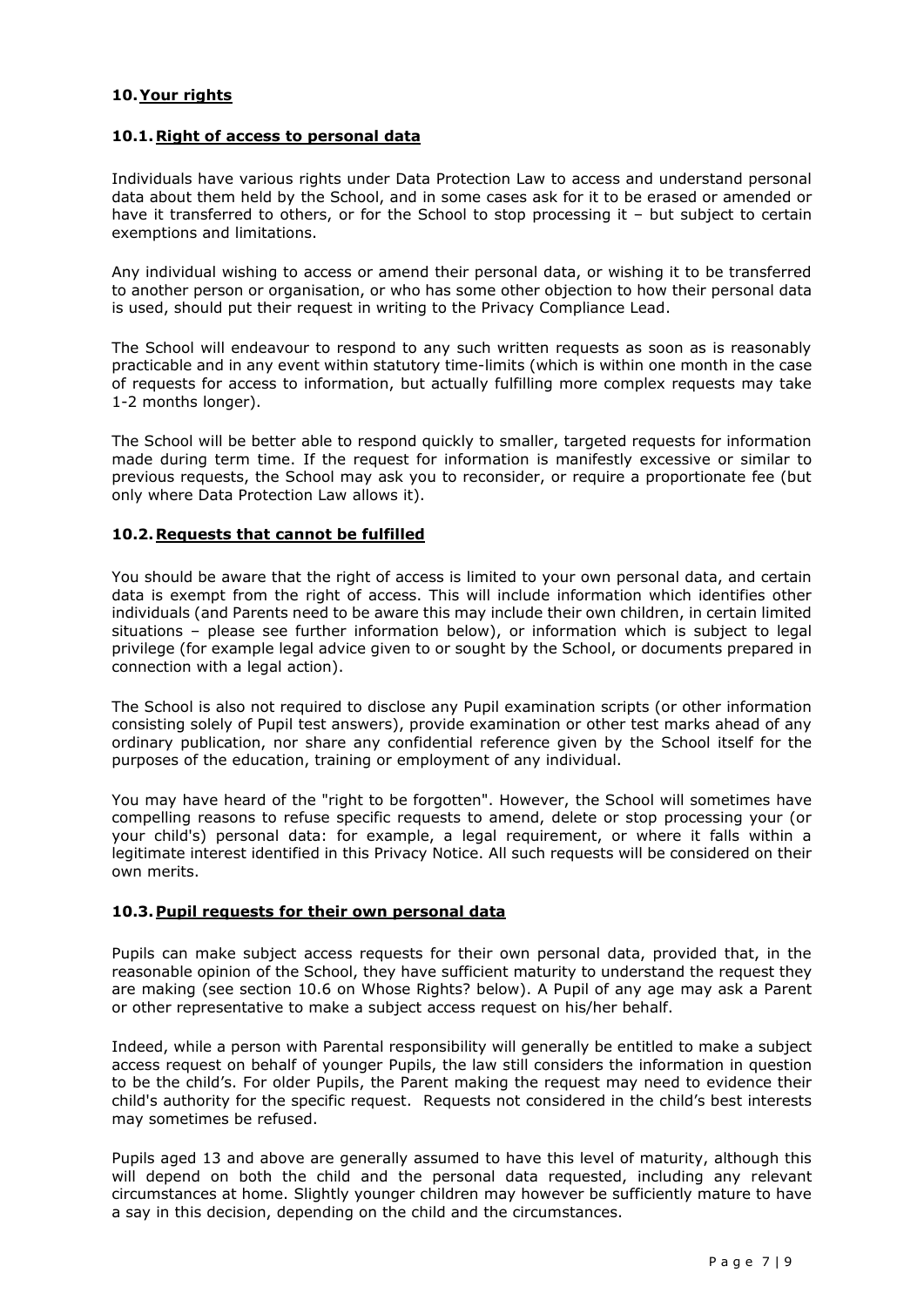## **10.4.Parental requests for their child's personal data**

It should be clearly understood that the rules on subject access are not the sole basis on which information requests are handled. Parents may not have a statutory right to information, but they and others will often have a legitimate interest or expectation in receiving certain information about Pupils without their consent. The School may consider there are lawful grounds for sharing with or without reference to that Pupil.

Parents will in general receive educational and pastoral updates about their children. Where Parents are separated, the School will in most cases aim to provide the same information to each person with Parental responsibility, but may need to factor in all the circumstances including the express wishes of the child, court orders, or pastoral issues.

All information requests from, on behalf of, or concerning Pupils – whether made under subject access or simply as an incidental request – will therefore be considered on a case by case basis.

#### **10.5.Right to withdraw consent**

Where the School is relying on consent as a means to process personal data, any person may withdraw this consent at any time (subject to similar age considerations as above). Examples where the School does rely on consent are detailed in section 4.4 Consent above. Please be aware however that the School may not be relying on consent but have another lawful reason to process the personal data in question even without your consent.

That reason will usually have been asserted under this Privacy Notice, or may otherwise exist under some form of contract or agreement with the individual (for example a Parent contract, or because a purchase of goods, services or membership of an organisation such as the Parents' Association or OT Society has been requested).

## **10.6.Whose rights?**

The rights under Data Protection Law belong to the individual to whom the data relates. However, the School will often rely on Parental authority or notice for the necessary ways it processes personal data relating to Pupils – for example, under the Parent contract, or via a form. Parents and Pupils should be aware that this is not necessarily the same as the School relying on strict consent (see section 10.5 on Right to withdraw consent above).

Where consent is required, it may in some cases be necessary or appropriate – given the nature of the processing in question, and the Pupil's age and understanding – to seek the Pupil's consent. Parents should be aware that in such situations they may not be consulted, depending on the interests of the child, the Parents' rights at law or under their contract, and all the circumstances.

In general, the School will assume that Pupils' consent is not required for ordinary disclosure of their personal data to their Parents, for example for the purposes of keeping Parents informed about the Pupil's activities, progress and behaviour, and in the interests of the Pupil's welfare. That is unless, in the School's opinion, there is a good reason to do otherwise.

However, where a Pupil seeks to raise concerns confidentially with a member of staff and expressly withholds their agreement to their personal data being disclosed to their Parents, the School may be under an obligation to maintain confidentiality unless, in the School's opinion, there is a good reason to do otherwise – for example where the School believes disclosure will be in the best interests of the Pupil or other Pupils, or if required by law.

Pupils are required to respect the personal data and privacy of others, and to comply with the School's E-Safety Policy, Mobile Phone & Personal Devices Policy, Photographs & Images of Children Policy, Acceptable Use of Technology Policy - Pupils and the School rules.